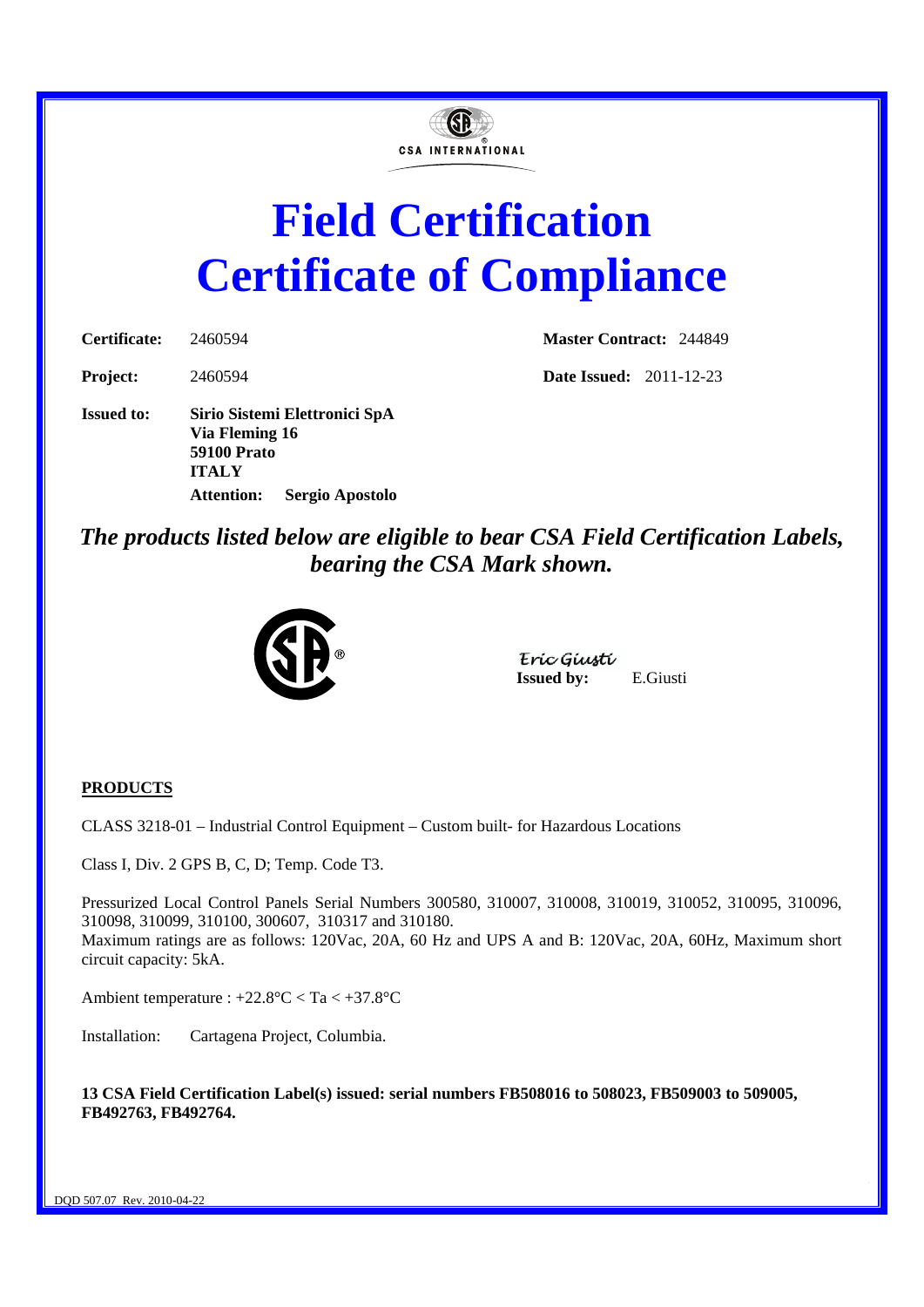

**Certificate:** 2460594 **Project:** 2460594

Page 2 **Master Contract:** 244849 **Date:** 2012-12-23

# **APPLICABLE REQUIREMENTS**

| CSA C22.2 No. 14-05  | <b>Industrial Control Equipment</b>                                |
|----------------------|--------------------------------------------------------------------|
| CAN/CSA-E60079-0-04  | Electrical Apparatus for Explosive Gas Atmospheres -               |
|                      | Part 0: General Requirements                                       |
| CSA C22.2 No. 213    | Non Incendive Electrical Equipments for Use in Class I, Division 2 |
|                      | Hazardous Locations.                                               |
| CAN/CSA-E60079-2-04  | Electrical Apparatus for Explosive Gas Atmospheres -               |
|                      | Part 2: pressurisation "p"                                         |
| CAN/CSA-E60079-7-04  | Electrical Apparatus for Explosive Gas Atmospheres -               |
|                      | Part 7: Increased safety "e"                                       |
| CAN/CSA-E60079-11-04 | Electrical Apparatus for Explosive Gas Atmospheres -               |
|                      | Part 11: Intrinsic safety "i"                                      |
| CAN/CSA-E60079-15-04 | <b>Electrical Apparatus for Explosive Gas Atmospheres -</b>        |
|                      | Part 15: Non incendive equipments "n"                              |

# **MARKINGS**

- (1) Submittor's name, trademark
- (2) Catalogue / Model designation.
- (3) Complete electrical rating (amps, hertz, and volts).
- (4) Date code / Serial number traceable to month and year of manufacture.
- (5) Hazardous Location designations.
- (6) Temperature code.
- (7) Maximum ambient.
- (8) Suitable for Outdoor Installation

The following cautions: - Next to the plastic windows: Warning – Wipe only with moist cloth (Beware of electrostatic charges) - On the external front door This enclosure must not be opened unless the area atmosphere is known to be NON hazardous or unless all devices within have been de-energized Explosion Hazard : Substitution of Components May Impair Suitability for Class I, Division 2

Protective Gas: Instrument grade air Input Supply Pressure: 20 to 120 psig (1.4 bar to 8.3 bar) Min. Over pressure: 0.25" wc (0.63 mbar) Low Pressure: 0.4" wc (1 mbar) Max Pressure: 2.8" wc (7 mbar) Min flow rate: 5 SCFM (0.14 m3/min) Purging time: 114 minutes at air flow 5 SCFM (0.14 m3/min) Max leakage flow rate at 0,6" wc : 1 SCFM Max leakage flow rate at 1,5 mbar ; 0.03 m3/min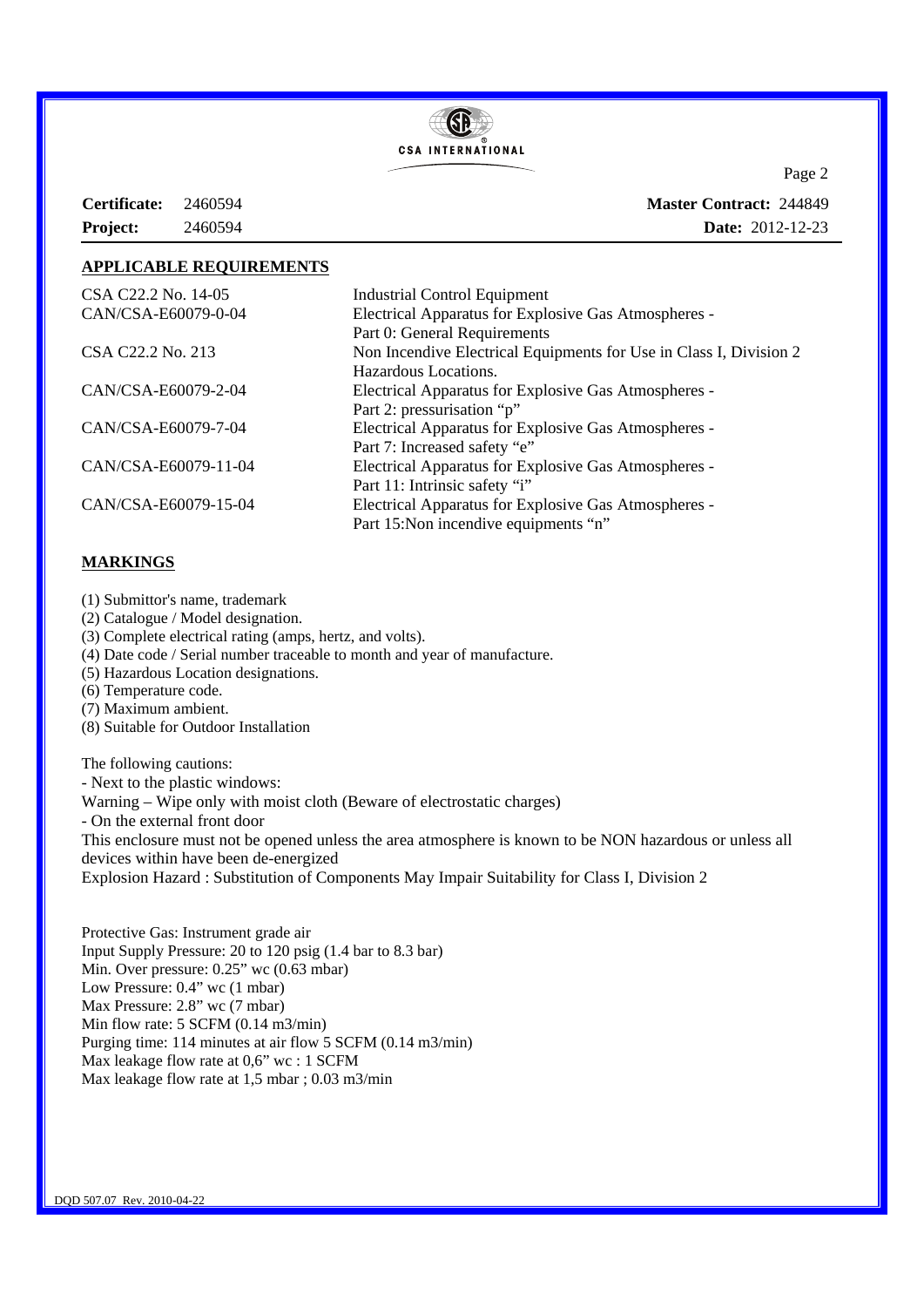|              |            | <b>CSA INTERNATIONAL</b>                                                                                                                                                                    |
|--------------|------------|---------------------------------------------------------------------------------------------------------------------------------------------------------------------------------------------|
|              |            | <b>Supplement to Certificate of Compliance</b>                                                                                                                                              |
| Certificate: | 2460594    | <b>Master Contract: 244849</b>                                                                                                                                                              |
|              |            | The products listed, including the latest revision described below,<br>are eligible to be marked in accordance with the referenced Certificate.<br><b>Product Certification History</b>     |
| Project      | Date       | <b>Description</b>                                                                                                                                                                          |
| 2460594      | 2012-12-23 | Original Field Certification. 13 Field Certification Labels issued:<br>Serial numbers FB508016 to 508023, FB509003 to 509005, FB492763 and<br>492764 (total of 13 labels)<br>Report issued. |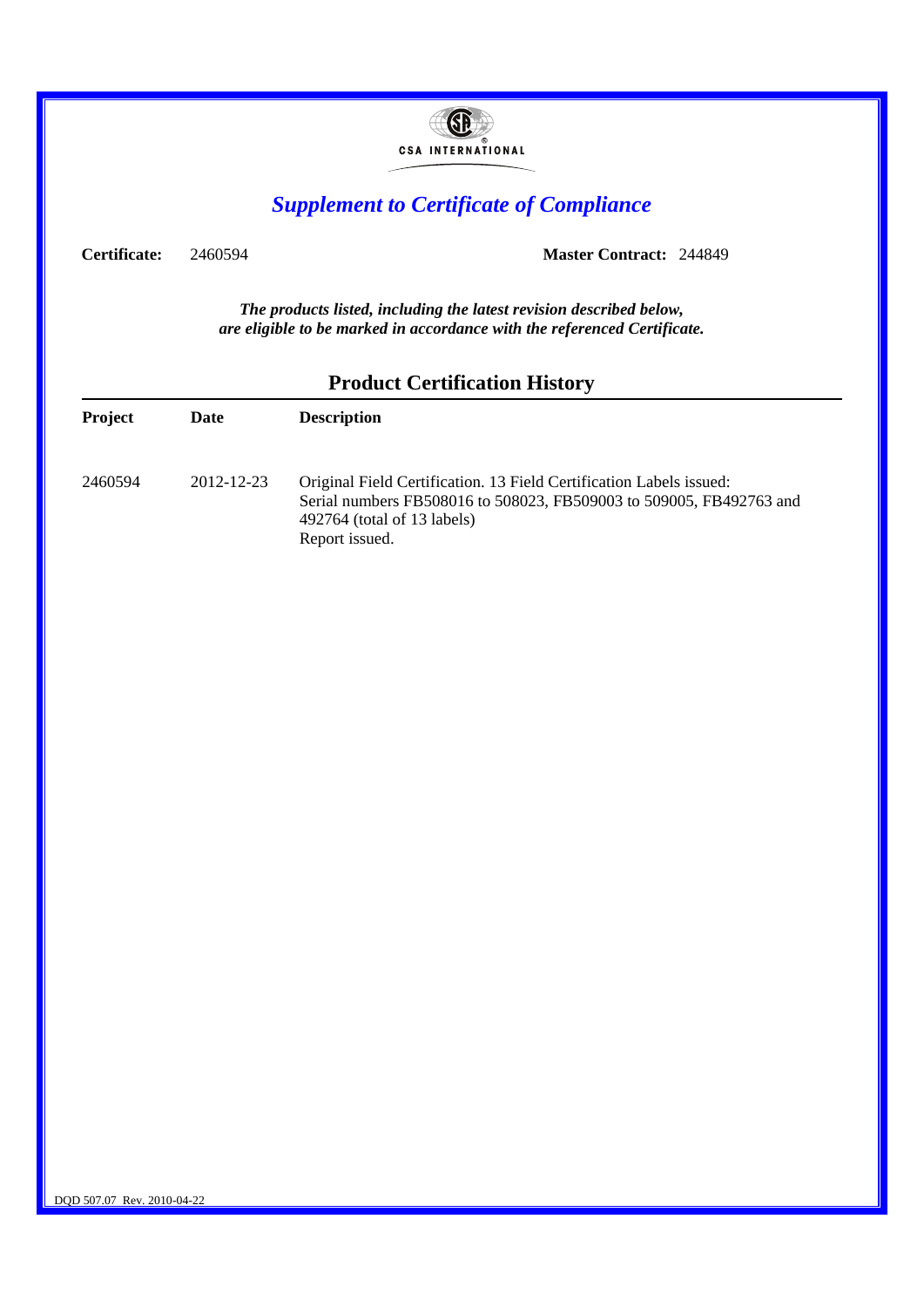

**Descriptive and Test Report**

# **MASTER CONTRACT:** 244849 **REPORT:** 2460594 **PROJECT:** 2460594

# **Edition 1:** 2012-12-23; Project 2460594 - Toronto Issued by E.Giusti

Contents: Certificate of Compliance - Page 1 to 2 Supplement to Certificate of Compliance – Page 1 Description and Tests – Pages 1 to 8 Illustrations – kept in CSA engineering files only.

# **PRODUCTS**

CLASS 3218-01 – Industrial Control Equipment – Custom built- for Hazardous Locations

Class I, Div. 2 GPS B, C, D; Temp. Code T3.

Pressurized Local Control Panels Serial Numbers 300580, 310007, 310008, 310019, 310052, 310095, 310096, 310098, 310099, 310100, 300607, 310317 and 310180. Maximum ratings are as follows: 120Vac, 20A, 60 Hz and UPS A and B: 120Vac, 20A, 60Hz, Maximum short circuit capacity: 5kA.

Ambient temperature : +22.8°C < Ta < +37.8°C

Installation: Cartagena Project, Columbia.

# **13 CSA Field Certification Label(s) issued: serial numbers FB508016 to 508023, FB509003 to 509005, FB492763, FB492764.**

# **APPLICABLE REQUIREMENTS**

CSA C22.2 No. 14-05 Industrial Control Equipment CAN/CSA-E60079-0-04 Electrical Apparatus for Explosive Gas Atmospheres - Part 0: General Requirements CSA C22.2 No. 213 Non Incendive Electrical Equipments for Use in Class I, Division 2 Hazardous Locations. CAN/CSA-E60079-2-04 Electrical Apparatus for Explosive Gas Atmospheres - Part 2: pressurisation "p" CAN/CSA-E60079-7-04 Electrical Apparatus for Explosive Gas Atmospheres - Part 7: Increased safety "e"

The test report shall not be reproduced, except in full, without the approval of CSA International.

178 Rexdale Boulevard, Toronto, ON, Canada M9W 1R3

Telephone: 416.747.4000 1.800.463.6727 Fax: 416.747.4149 www.csa-international.org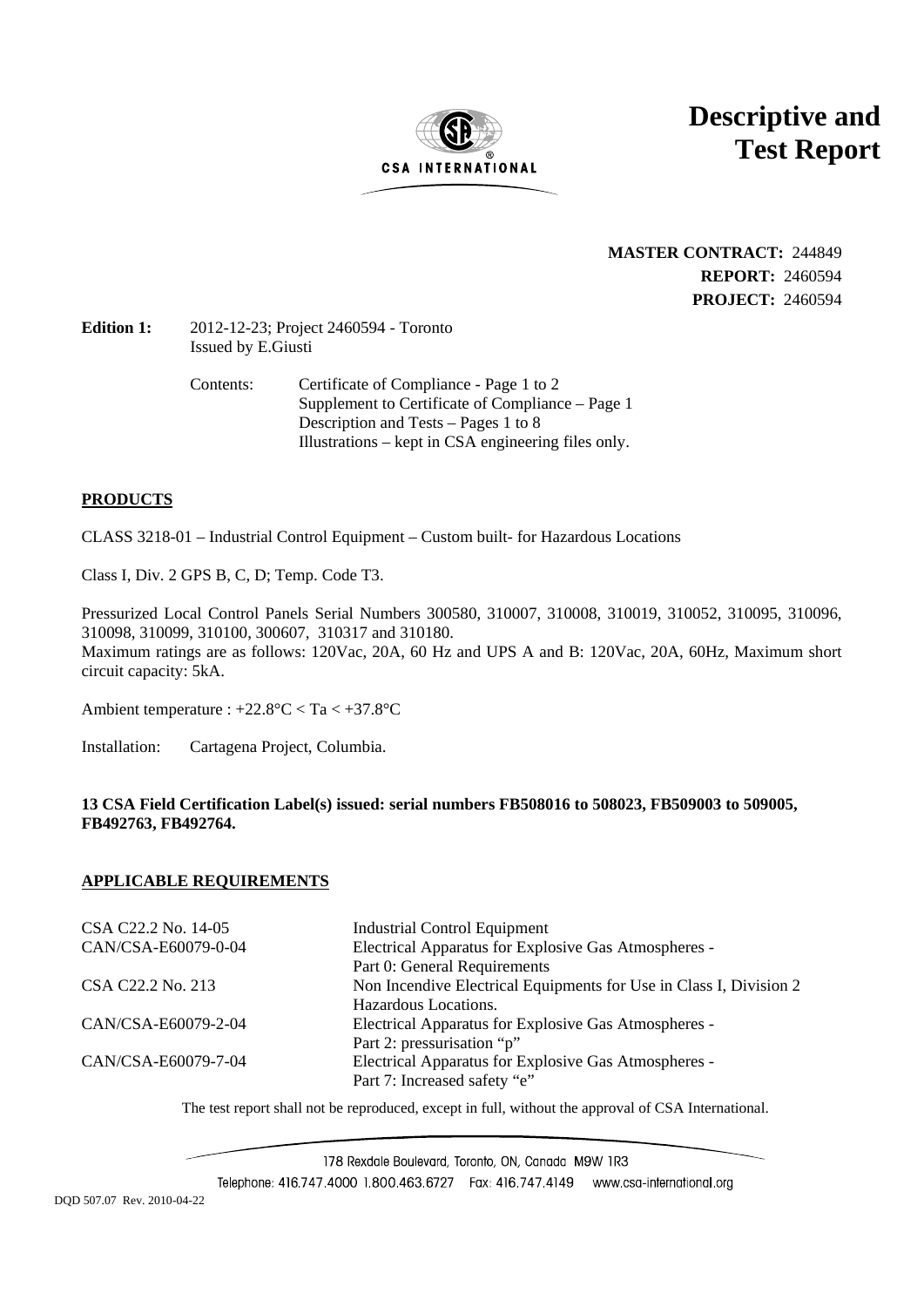| CAN/CSA-E60079-11-04 | Electrical Apparatus for Explosive Gas Atmospheres - |
|----------------------|------------------------------------------------------|
|                      | Part 11: Intrinsic safety "i"                        |
| CAN/CSA-E60079-15-04 | Electrical Apparatus for Explosive Gas Atmospheres - |
|                      | Part 15: Non incendive equipments "n"                |

## **MARKINGS**

(1) Submittor's name, trademark (2) Catalogue / Model designation. (3) Complete electrical rating (amps, hertz, and volts). (4) Date code / Serial number traceable to month and year of manufacture. (5) Hazardous Location designations. (6) Temperature code. (7) Maximum ambient. (8) Suitable for Outdoor Installation The following cautions: - Next to the plastic windows: Warning – Wipe only with moist cloth (Beware of electrostatic charges) - On the external front door This enclosure must not be opened unless the area atmosphere is known to be NON hazardous or unless all devices within have been de-energized

Explosion Hazard : Substitution of Components May Impair Suitability for Class I, Division 2

Protective Gas: Instrument grade air Input Supply Pressure: 20 to 120 psig (1.4 bar to 8.3 bar) Min. Over pressure: 0.25" wc (0.63 mbar) Low Pressure: 0.4" wc (1 mbar) Max Pressure: 2.8" wc (7 mbar) Min flow rate: 5 SCFM (0.14 m3/min) Purging time: 114 minutes at air flow 5 SCFM (0.14 m3/min) Max leakage flow rate at 0,6" wc : 1 SCFM Max leakage flow rate at 1,5 mbar ; 0.03 m3/min

# **ALTERATIONS**

Markings as above.

#### **FACTORY TESTS**

None.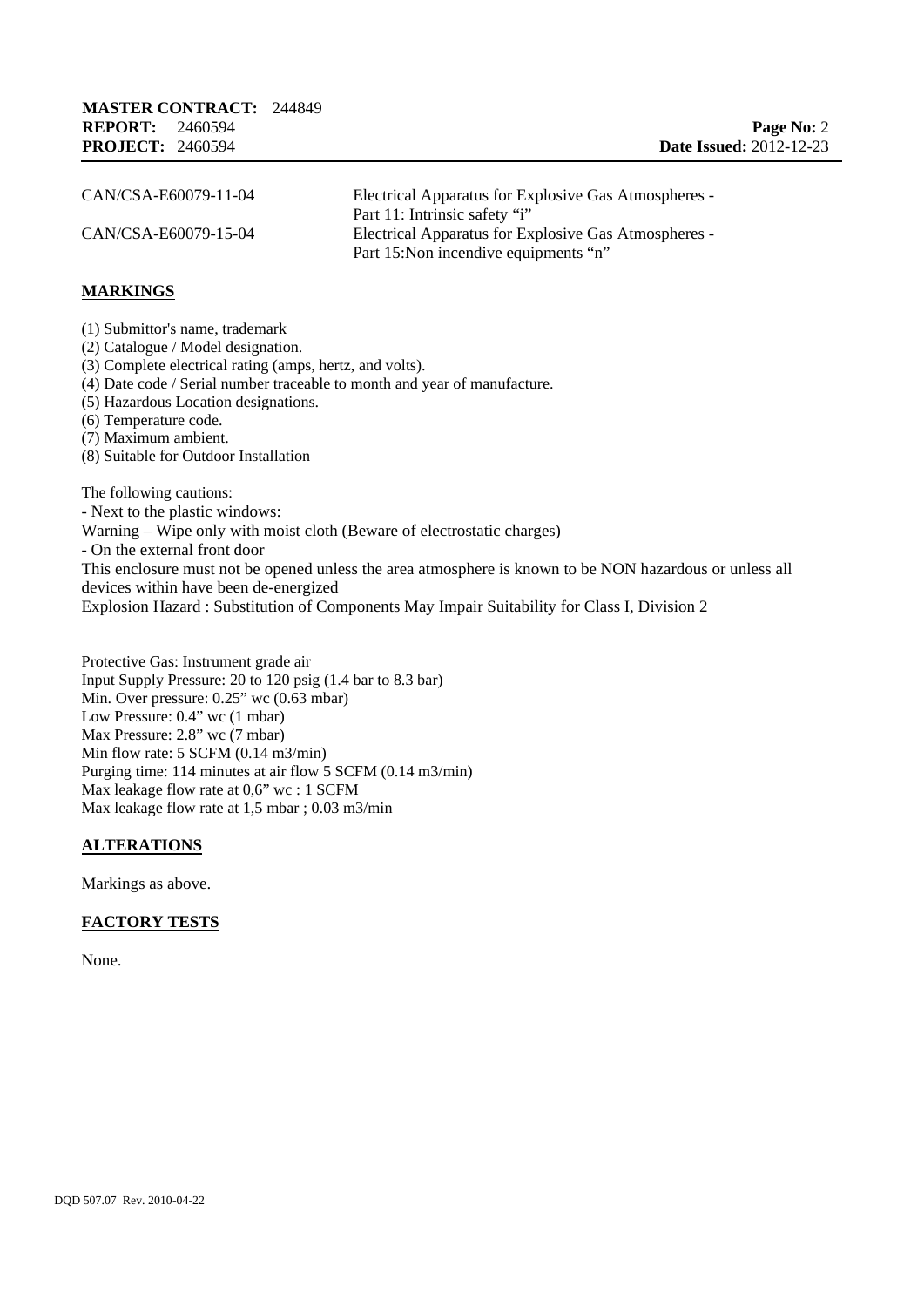# **DESCRIPTION**

This report covers 13 Pressurized Local Control Panel (LCP) for compressor control. The 13 panels are manufactured on the same principle only number and type of input/output differ from one panel to the other.

The panel is in Stainless Steel AISI 316.

The LCP has been constructed according to the document "Pressurized L.C.P. Layout & Component List". The panel general dimensions are  $2756 \times 1400 \times 2426$  mm (LxDxH) (the height is comprehensive of the plinth of 200 mm and of the upper part of roof).

The cabinet is composed by 2 modules with front access.

Cable entry is from the bottom and in the proper cable entry on the dedicate External JB.

The enclosure of the panel and its associated accessories has 4X rating. Additional roof (dimensions are 2756mm X 1400mm) is provided as a loose item to the user. It is responsibility of end user to install this roof as per manufacturer's instructions.

The wiring is according to the "Pressurized Control Panel Electrical Wiring Diagram".

The different supply lines of the panels are as follows:

- Power Supply Distribution 120Vac line UPS A protected by main switch referenced on the relative LCP wiring diagram.
- Power Supply Distribution 120Vac line UPS B protected by main switch referenced on the relative LCP wiring diagram..

The 2 above listed lines supply the 24Vdc power supplies.

Power Supply Distribution 120Vac line NON UPS protected by main switch referenced on the relative LCP wiring diagram. for

internal and external lights, air conditioner and auxiliary socket.

The Bently Nevada System, Allen Bradley Panel View, ethernet switches, Allen Bradley PLC, flashing beacon and pressurization system are all powered by 24Vdc.

Protective Earth bar for the connection to the enclosure of instruments and of the armour of the cables is provided. Intrinsically Safe Earth bar for connection of the zener barriers din rail and intrinsically safe circuit screens;

Segregation of circuits is ensured between Power and Control circuits and between intrinsically safe and other circuits (minimum 50mm). Intrinsically safe field wiring outputs are marked "Intrinsically Safe Wiring Only". This marking appears adjacent to the intended wiring openings. For Eex-i circuit please refer to NEC 504 and CSA CEC part I

MTL series 7700 are provided by the manufacturer, the end user shall refer to Control Drawings SCI-969 and SCI-970 in order to ensure proper intrinsically safe circuits as per CEC, Part I.

Conduit sealing are are installed on all enclosure designed and certified as flameproof enclosures. For details of all conduit sealing locations see Construction drawing. Sealing are manufactured by Adalet, models XYB-4 and XYB-3.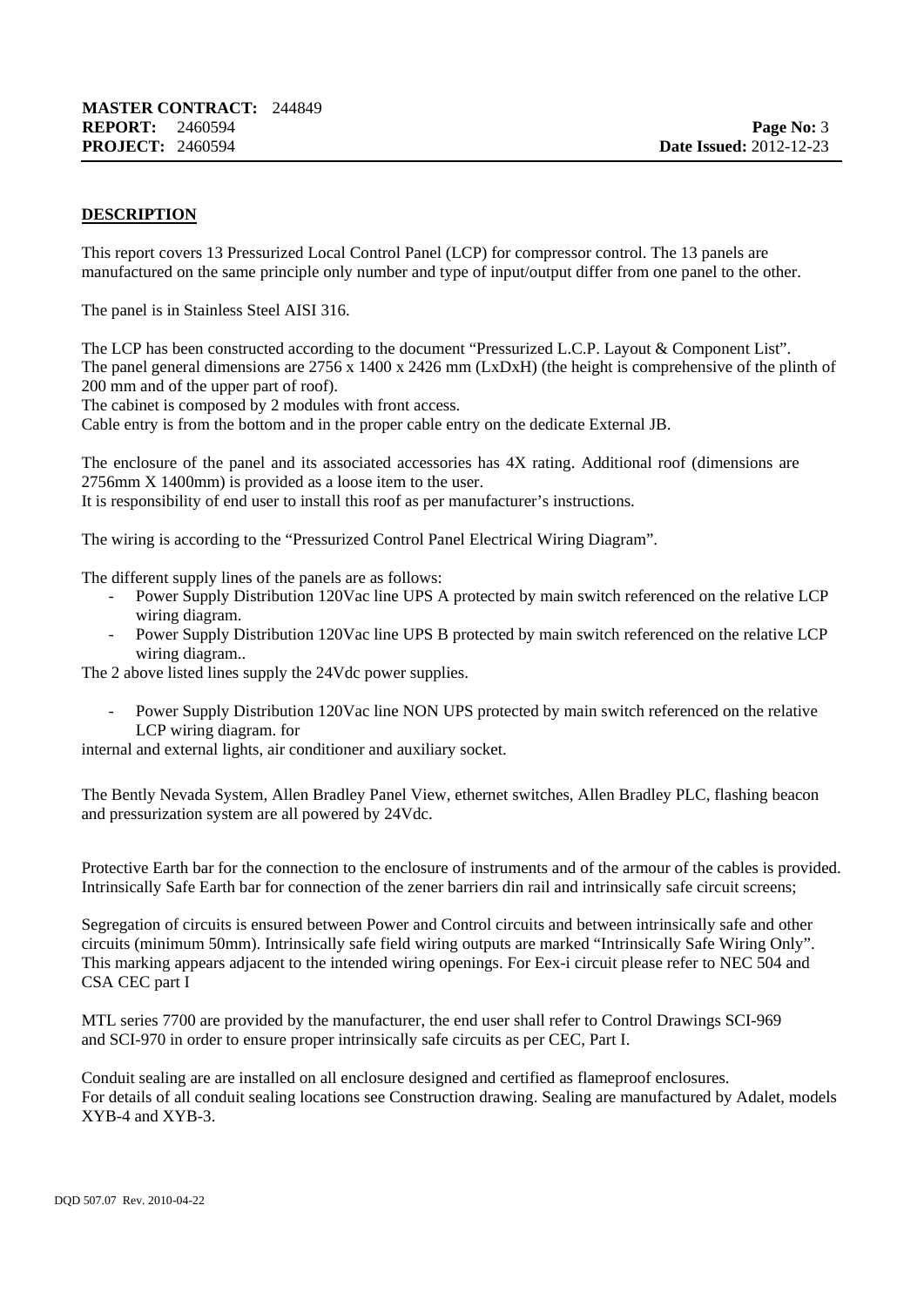UPS line energizes the cabinet, when air pressure and flow rate reach the specified rate through the vent, pressurization system starts the automatic purging/pressurization sequence of panel. After purging, and when the internal pressure is above 0.25 inH2O, the power to the internal circuits is switched ON.

#### Pressurisation system:

Clean instrument air, filtered to a minimum 40 microns, shall be supplied to the pressurization system. The air connection is of 3/8" size.

Pressurization is ensured by Pepper&Fuchs system 6000 series.

Air supply is connected to pressure regulating valve inlet with a pressure from 1.4 Bar to 8.3 Bar. If internal pressure is above 0.63 mBar and flow rate above 0.14m3/min, the purge phase starts. During purging phase, 6000 series Pepper&Fuchs unit displays, in percentage the amount of volume purged according the volume to be purged;

During purging phase, inlet pressure is monitored to be within 0.63 and 7.0 mBar and flow greater that 0.14 m3/min.

At the end of purging phase LCP panel is automatically powered;

When pressure drops below 1 mBar, an alarm is tripped by the 6000 series system. When pressure drops below 0.63 mBar) an alarm is tripped by the system and the horn and flashing beacon are activated.

Lockable push button is available on JB-4. This button enables the bypass of pressurization system. When enabled, no alarm is activated in case of drop of pressure.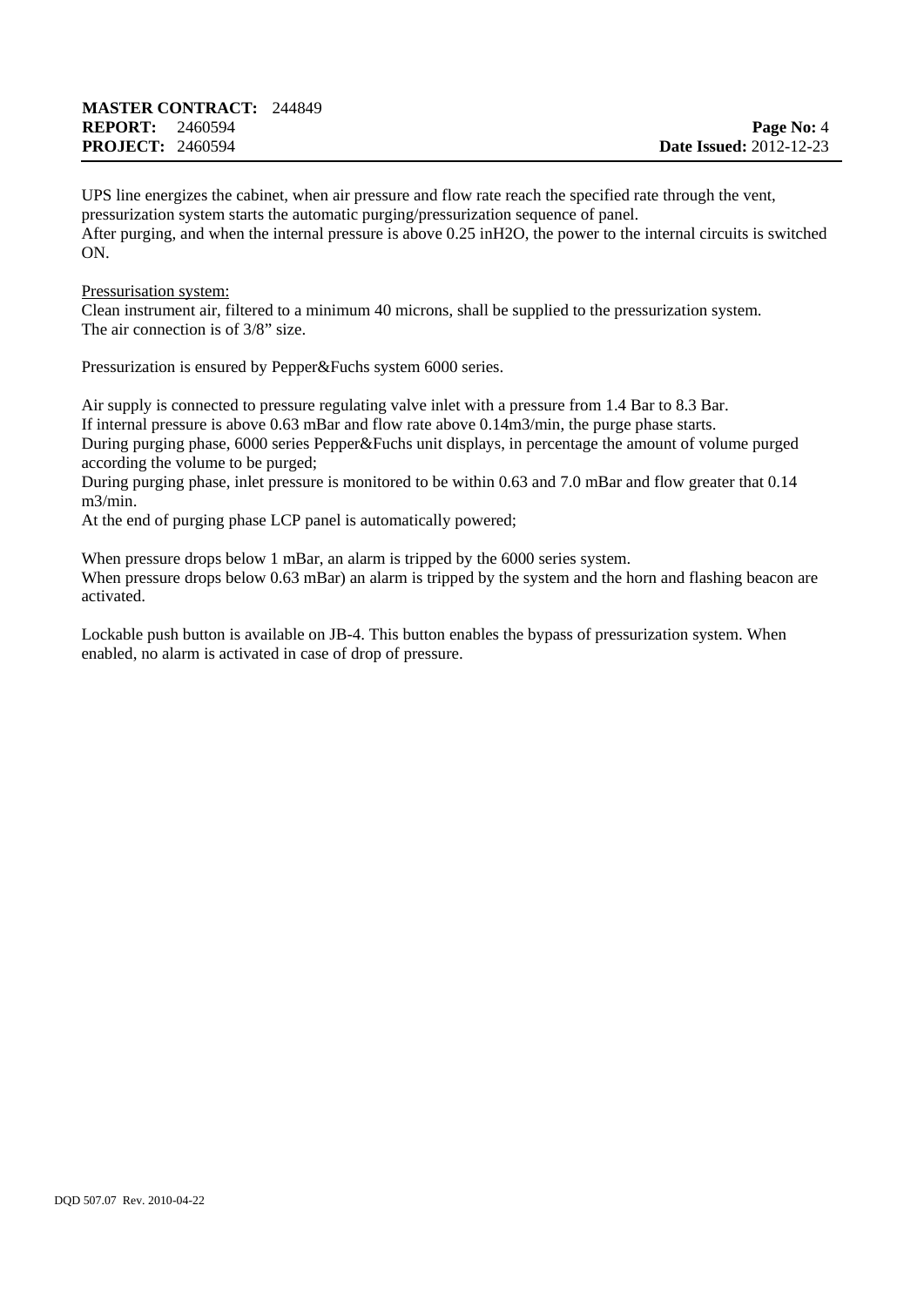## **TEST REPORT**

All components are independently certified in a suitable way considering the application. All components are connected and operated within their ratings.

Temperature Code:

Each component is certified with a Tcode T3 or better and is operating within its ratings. Electronic components installed inside the cabinet cannot operate under high temperatures.

Temperature assessment was carried out on panel 300580, conditions and test results were recorded in report RLZ 062 11. These tests were carried in presence of CSA International (Mr Giusti). Results are summarized below:

 $t_{0} = 20 °C$ 

|            |  |            | Line UPSA 120Vac (1ph) Line UPSB 120Vac (1ph) Line NON UPS 120Vac (1ph) |    |            |  |
|------------|--|------------|-------------------------------------------------------------------------|----|------------|--|
| A1 20A     |  | $A2 \t20A$ |                                                                         | A3 | 20A        |  |
| $Hz1$ 50Hz |  | $Hz2$ 50Hz |                                                                         |    | $Hz3$ 50Hz |  |

Test Voltage: 120Vac; 50Hz

Test duration 5h and 34'

Test condition: the equipment under test has been powered to the three sources Line UPSA, Line UPSB and Line NON UPS. All circuit breakers were "ON" and the pressurization system was in operation. The acquisition interval of the thermocouples was 5 sec.

| Module / Channel | Parts / Components                            | Measured Temperature (°C) |
|------------------|-----------------------------------------------|---------------------------|
| 1/1              | Allen Bradley power supply (top enclosure)    | 38,380                    |
| 1/2              | Lamp cable near the conduit                   | 31,048                    |
| 1/3              | Phoenix contact power supply (terminal block) | 36,264                    |
| 1/4              | Quint power (terminal block)                  | 40,916                    |
| 1/5              | Top internal enclosure                        | 33,973                    |
| 1/6              | Quint diode (body)                            | 40,581                    |
| 1/7              | 160KA1 (body)                                 | 42,785                    |
| 1/9              | Top external enclosure                        | 27,663                    |
| 1/10             | Environment temperature                       | 22,230                    |
| 1/11             | 164KA1 (body)                                 | 51,733                    |

Results: T3 Tcode can be granted for a maximum ambient temperature of +37.8°C.

#### Purging flow rate:

On all panels, purging flow rate at the input of the enclosure was measured to be at least 5 SCFM (0.14 m3/min). Purging time of 110 minutes (@0.14 m3/min ) is therefore required before switching the power 'ON'. Results: satisfactory.

#### Default of air regulator:

Maximum pressure of 7.0 mbar was recorded while setting 7 bar at the cabinet inlet. Results: satisfactory, no permanent deformation.

#### Overpressure test :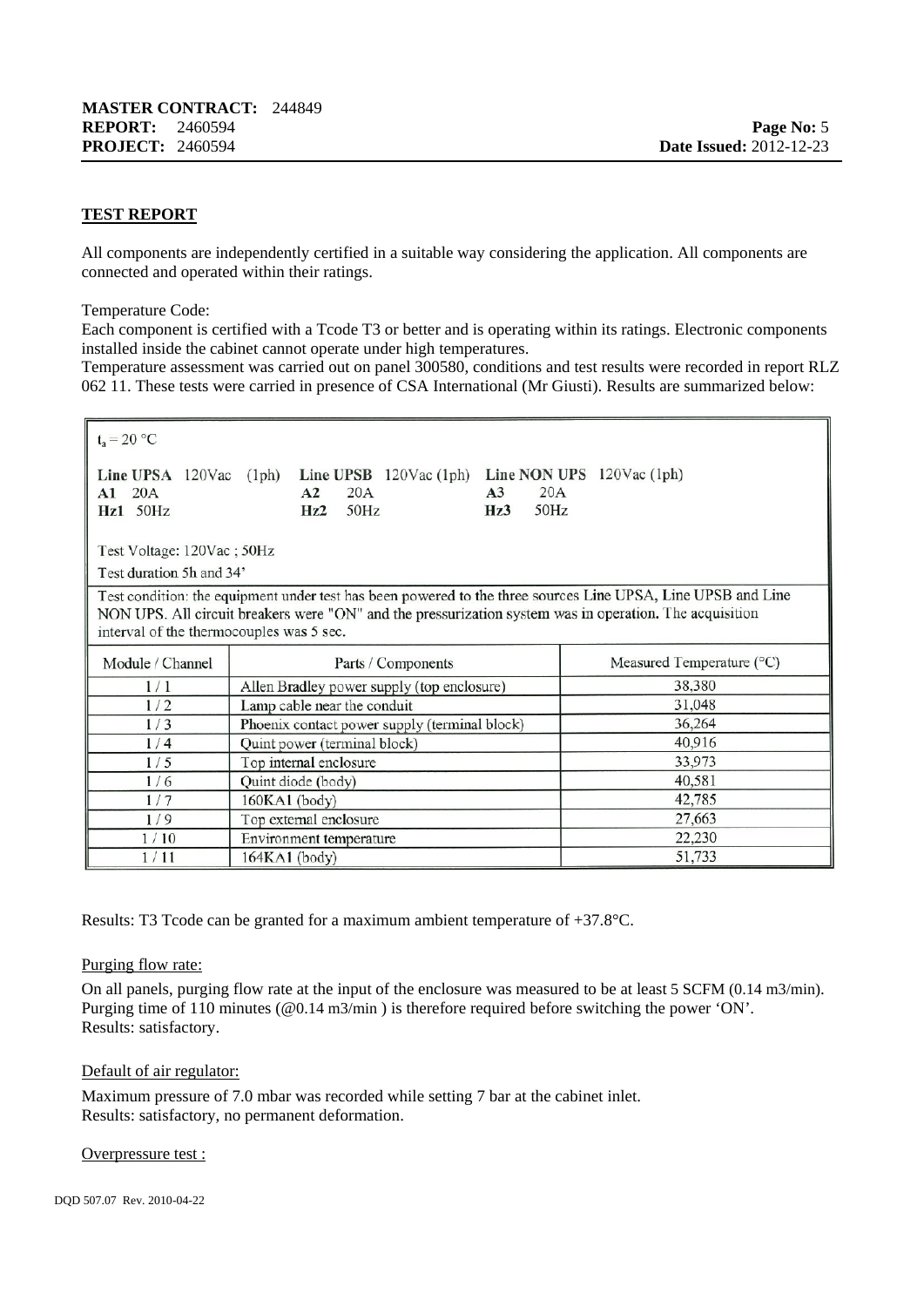## **MASTER CONTRACT:** 244849 **REPORT:** 2460594 **PROJECT:** 2460594

Maximum overpressure of 7.0 mbar was recorded inside the enclosures during the fault regulator test. Internal pressure of 7.0 x 1.5 was therefore set inside the cabinetS for 2 minutes. Results: satisfactory, no permanent deformation observed.

#### Minimum overpressure:

Internal pressure was decreased slowly using the inlet regulator. Alarm tripped when internal pressure is 0.63 mbar. Results: satisfactory, internal pressure of minimum 0.25 mbar is ensured.

#### Leakage test:

Inlet flow rate was measured when internal pressure was set at 1,5 mbar.

Results : satisfactory since leakage was always below the specified value of 0.03 m3/min.

## Pictures of CSA Labels and Nameplates:

| Mark/Scheel                                                                   | Sirio Sistemi Elettronici Spa<br>WWW.558.cc                                                                       |
|-------------------------------------------------------------------------------|-------------------------------------------------------------------------------------------------------------------|
| Type / Model                                                                  | Phensical League Control Panel                                                                                    |
| <b>FRADAVISION LOCATION</b>                                                   | CL1 Dw 2 Groups B.C.D T3                                                                                          |
| <b><i>ISSE Sarial Norreland</i></b>                                           | <b>SOCIATA</b>                                                                                                    |
| <b>DDE John</b>                                                               | 300580                                                                                                            |
| NIF 2061                                                                      | <b>SOCIETOT</b>                                                                                                   |
| NP Drawing Norsber                                                            | 50957001220                                                                                                       |
| Date of Mir.                                                                  | 2011                                                                                                              |
| <b>Thusachon (Nights)</b>                                                     | TYPE AX (Taskable) for outdoor knument                                                                            |
| <b>Counting Terre</b> .                                                       | $72 + 100$ 'F ( $22.8 - 37.8$ 'C)                                                                                 |
| <b>Electricity</b>                                                            | Line NON1892<br>Line UP58                                                                                         |
| <b>CONNECTIVAL VIVE</b><br><b>VOR.</b><br>Tol FLA 20A<br>cotto.<br>Mary Links | 120Val (195) Viet 120Val (191)<br>Tot FLA 204<br>THE FEA 20A<br><b>AGEN</b><br>Hd.<br><b>ADMIR</b><br><b>Ver.</b> |
|                                                                               |                                                                                                                   |
|                                                                               |                                                                                                                   |
| <b>Manufacturer</b>                                                           | Sirio Sistemi Elettronici Spa<br>www.sse.cc                                                                       |
| <b>Type / Model</b>                                                           | Pressurized Local Control Panel                                                                                   |
| Haractout Location                                                            | CL1 Div.2 Groups B,C,D T3                                                                                         |
| <b>SSE Serial Number</b>                                                      | 310007                                                                                                            |
| <b>SSE Job</b>                                                                | 310007                                                                                                            |
| NP Job                                                                        | 1109222                                                                                                           |
|                                                                               | 5059974440/3                                                                                                      |
| NP Drawing Number<br><b>Date of Mfr</b>                                       | 2011                                                                                                              |

 $73 + 100$  °F (22.8)



| Manufacturer                      |                                                                                                                | Sirio Sistemi Elettronici Spa<br>WWW.SSB.CO |  |  |  |
|-----------------------------------|----------------------------------------------------------------------------------------------------------------|---------------------------------------------|--|--|--|
| <b>Type / Model</b>               | Pressurized Local Control Panel                                                                                |                                             |  |  |  |
| Hazantous Location                |                                                                                                                | CL1 Div.2 Groups B,C,D T3                   |  |  |  |
| <b>SSE Senal Number</b>           | 310008                                                                                                         |                                             |  |  |  |
| SSE Job                           | 310008                                                                                                         |                                             |  |  |  |
| NP Job                            | 1003099                                                                                                        |                                             |  |  |  |
| <b>NP Drawing Number</b>          | SOP5700120/3                                                                                                   |                                             |  |  |  |
| Done of Mir                       | 2011                                                                                                           |                                             |  |  |  |
| <b>Protection degree</b>          |                                                                                                                | TYPE 4X (Suitable for outdoor location)     |  |  |  |
| Operating Temp.                   | 73 + 100 °F (22.8 + 37.8 °C)                                                                                   |                                             |  |  |  |
| Line LIPSIA<br><b>GIBER</b><br>Hz | <b>Line UPSB</b><br>Volt 120Vac (1ph) Volt 120Vac (1ph) Volt 120Vac (1ph)<br>Tot. FLA 20A<br><b>GOHz</b><br>Hr | Line NON UPS<br><b>GOHz</b><br>Hz           |  |  |  |
| Max 5KA S.C. Capacity             |                                                                                                                | <b>STE 25 75 6 77</b><br><b>FB 508010</b>   |  |  |  |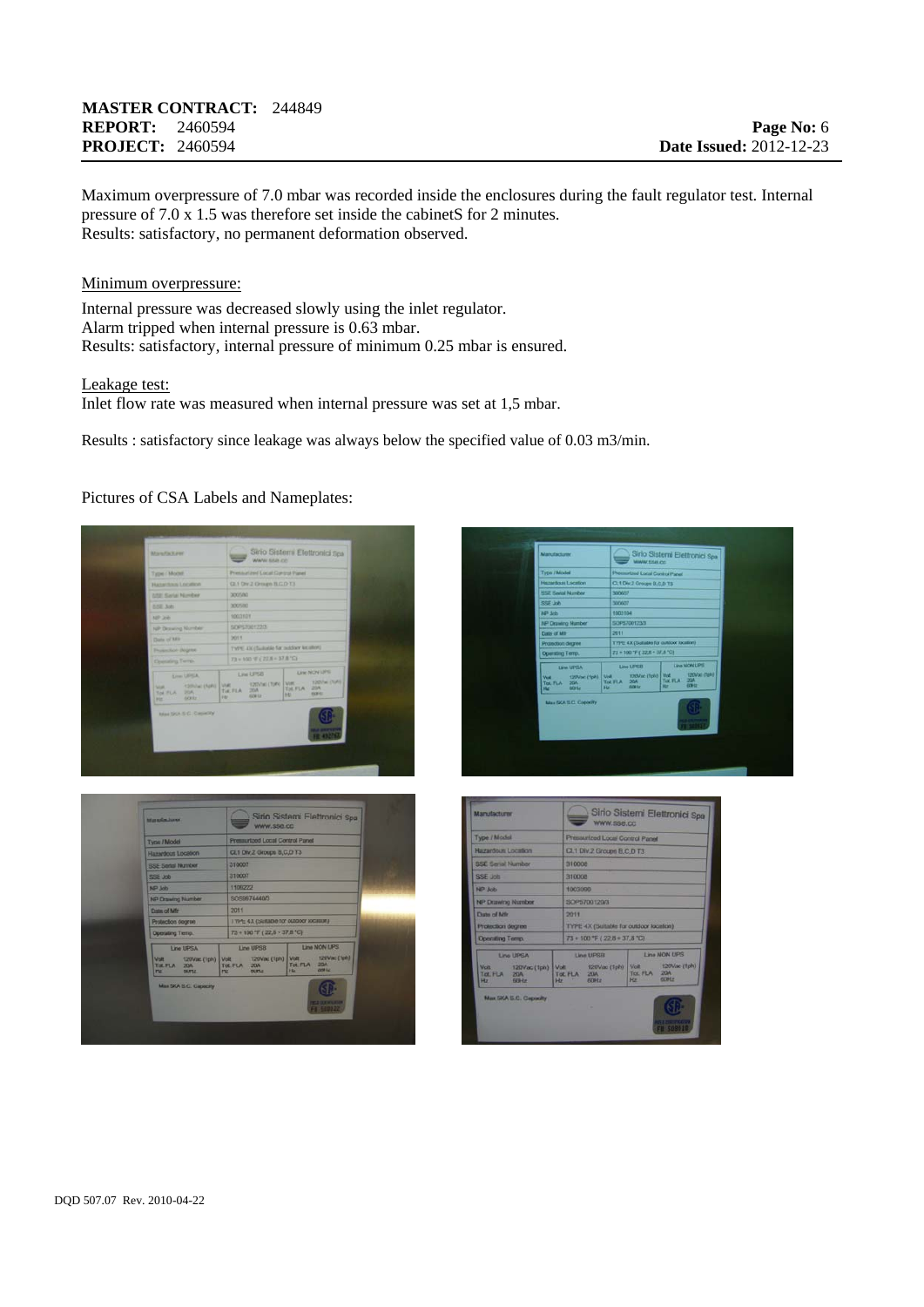## **MASTER CONTRACT:** 244849 **REPORT:** 2460594 **PROJECT:** 2460594